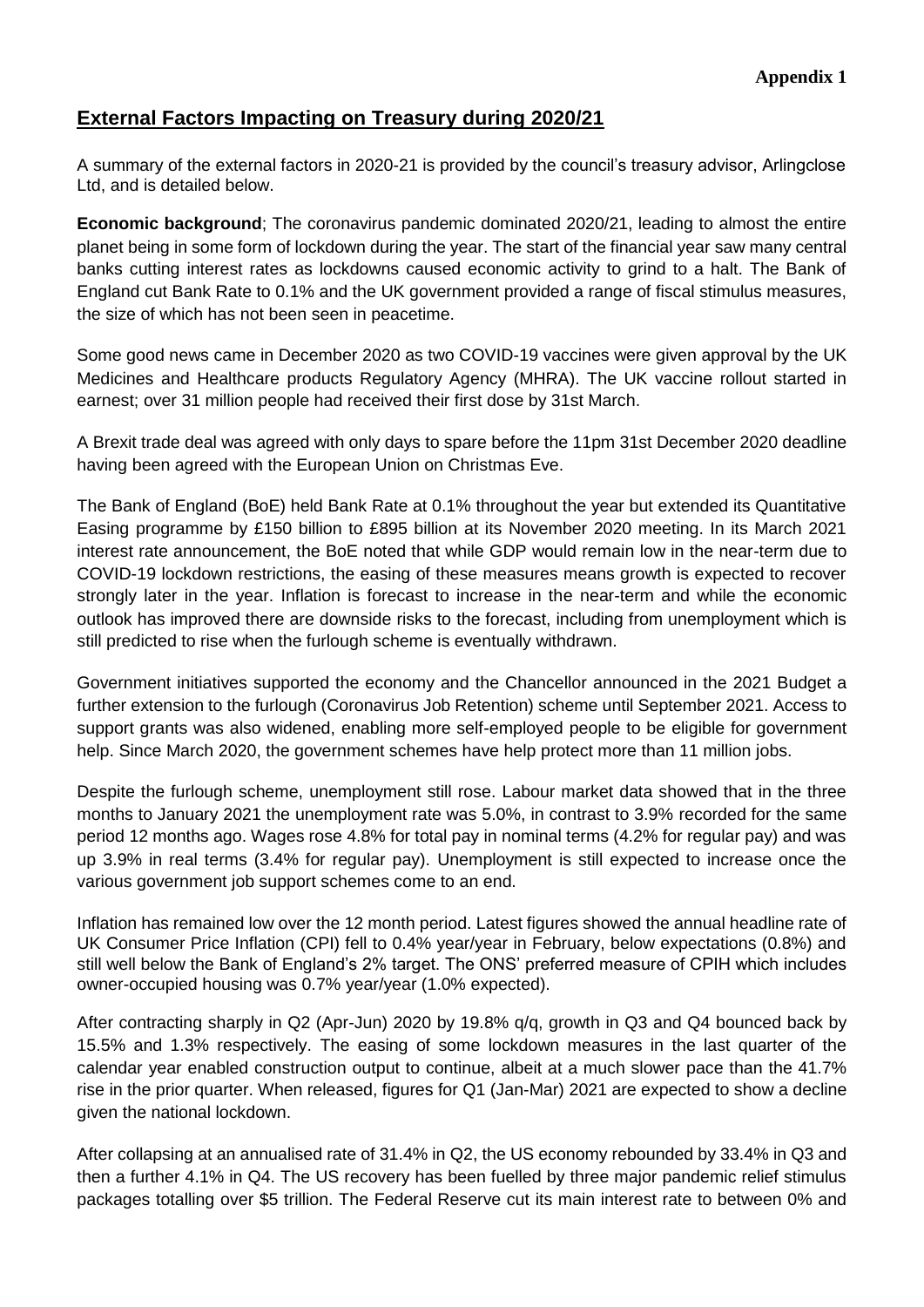0.25% in March 2020 in response to the pandemic and it has remained at the same level since. Joe Biden became the 46th US president after defeating Donald Trump.

The European Central Bank maintained its base rate at 0% and deposit rate at -0.5% but in December 2020 increased the size of its asset purchase scheme to €1.85 trillion and extended it until March 2022.

Financial markets: Monetary and fiscal stimulus helped provide support for equity markets which rose over the period, with the Dow Jones beating its pre-crisis peak on the back of outperformance by a small number of technology stocks. The FTSE indices performed reasonably well during the period April to November, before being buoyed in December by both the vaccine approval and Brexit deal, which helped give a boost to both the more internationally focused FTSE 100 and the more UK-focused FTSE 250, however they remain lower than their pre-pandemic levels.

Ultra-low interest rates prevailed throughout most of the period, with yields generally falling between April and December 2020. From early in 2021 the improved economic outlook due to the new various stimulus packages (particularly in the US), together with the approval and successful rollout of vaccines, caused government bonds to sell off sharply on the back of expected higher inflation and increased uncertainty, pushing yields higher more quickly than had been anticipated.

The 5-year UK benchmark gilt yield began the financial year at 0.18% before declining to -0.03% at the end of 2020 and then rising strongly to 0.39% by the end of the financial year. Over the same period the 10-year gilt yield fell from 0.31% to 0.19% before rising to 0.84%. The 20-year declined slightly from 0.70% to 0.68% before increasing to 1.36%.

1-month, 3-month and 12-month SONIA bid rates averaged 0.01%, 0.10% and 0.23% respectively over the financial year.

The yield on 2-year US treasuries was 0.16% at the end of the period, up from 0.12% at the beginning of January but down from 0.21% at the start of the financial year. For 10-year treasuries the end of period yield was 1.75%, up from both the beginning of 2021 (0.91%) and the start of the financial year (0.58%).

German bund yields continue to remain negative across most maturities.

**Credit review:** After spiking in March 2020, credit default swap spreads declined over the remaining period of the year to broadly pre-pandemic levels. The gap in spreads between UK ringfenced and nonringfenced entities remained, albeit Santander UK is still an outlier compared to the other ringfenced/retail banks. At the end of the period Santander UK was trading the highest at 57bps and Standard Chartered the lowest at 32bps. The other ringfenced banks were trading around 33 and 34bps while Nationwide Building Society was 43bps.

Credit rating actions to the period ending September 2020 have been covered in previous outturn reports. Subsequent credit developments include Moody's downgrading the UK sovereign rating to Aa3 with a stable outlook which then impacted a number of other UK institutions, banks and local government. In the last quarter of the financial year S&P upgraded Clydesdale Bank to A- and revised Barclay's outlook to stable (from negative) while Moody's downgraded HSBC's Baseline Credit Assessment to baa3 whilst affirming the long-term rating at A1.

The vaccine approval and subsequent rollout programme are both credit positive for the financial services sector in general, but there remains much uncertainty around the extent of the losses banks and building societies will suffer due to the economic slowdown which has resulted due to pandemicrelated lockdowns and restrictions. The institutions and durations on the Authority's counterparty list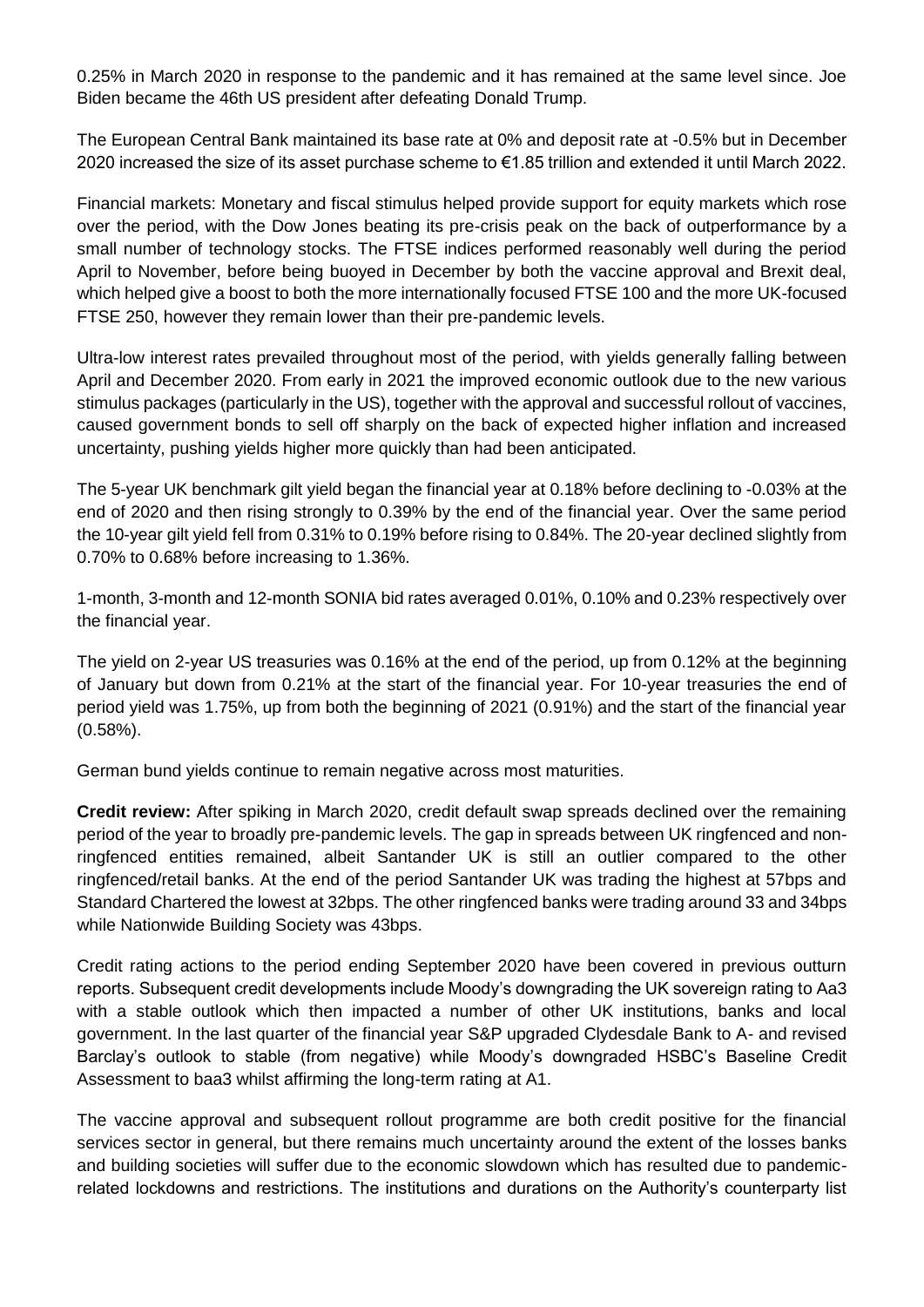recommended by treasury management advisors Arlingclose remain under constant review, but at the end of the period no changes had been made to the names on the list or the recommended maximum duration of 35 days.

## **Forecast interest Rates**

The following forecast interest forecast are set against a background of:

- Arlingclose expects Bank Rate to remain at the current 0.10% level. The risk of movement in Bank Rate in the short term is low.
- Gilt yields could continue to increase in the short term, but will begin to plateau and reduce once the market's expectation of rises in Bank Rate and inflation fears subside.
- Longer term yields may face upward pressure towards the end of our forecast period as the economy moves back to a sustained footing and policy expectations start to strengthen.
- Downside risks remain the damage from the pandemic will have lasting effects and there is the risk of further virus mutations due to the uneven global rollout of vaccines. Downside risks also arise from potential future vaccine shortages as the global demand for vaccines increases

|                                 | $Jun-21$ | $Sep-21$ | <b>Dec-21</b> | <b>Mar-22</b> | <b>Jun-22</b> | $Sep-22$ | Dec-22 | $Mar-23$ | $Jun-23$ | $Sep-23$ | Dec-23 | Mar-24 | <b>Jun-24</b> |
|---------------------------------|----------|----------|---------------|---------------|---------------|----------|--------|----------|----------|----------|--------|--------|---------------|
| <b>Official Bank Rate</b>       |          |          |               |               |               |          |        |          |          |          |        |        |               |
| Upside risk                     | 0.00     | 0.15     | 0.15          | 0.15          | 0.15          | 0.30     | 0.30   | 0.30     | 0.30     | 0.30     | 0.30   | 0.30   | 0.30          |
| <b>Arlingclose Central Case</b> | 0.10     | 0.10     | 0.10          | 0.10          | 0.10          | 0.10     | 0.10   | 0.10     | 0.10     | 0.10     | 0.10   | 0.10   | 0.10          |
| Downside risk                   | 0.10     | 0.10     | 0.15          | 0.20          | 0.20          | 0.20     | 0.20   | 0.20     | 0.20     | 0.20     | 0.20   | 0.20   | 0.20          |
|                                 |          |          |               |               |               |          |        |          |          |          |        |        |               |
| 3-month money market rate       |          |          |               |               |               |          |        |          |          |          |        |        |               |
| <b>Upside risk</b>              | 0.05     | 0.10     | 0.10          | 0.15          | 0.20          | 0.30     | 0.30   | 0.30     | 0.30     | 0.30     | 0.30   | 0.30   | 0.30          |
| Arlingclose Central Case        | 0.10     | 0.10     | 0.15          | 0.20          | 0.20          | 0.15     | 0.15   | 0.15     | 0.15     | 0.15     | 0.15   | 0.15   | 0.15          |
| Downside risk                   | 0.15     | 0.15     | 0.20          | 0.25          | 0.25          | 0.25     | 0.25   | 0.25     | 0.25     | 0.25     | 0.25   | 0.25   | 0.25          |
|                                 |          |          |               |               |               |          |        |          |          |          |        |        |               |
| 5yr gilt yield                  |          |          |               |               |               |          |        |          |          |          |        |        |               |
| Upside risk                     | 0.40     | 0.45     | 0.45          | 0.50          | 0.50          | 0.55     | 0.60   | 0.60     | 0.60     | 0.65     | 0.65   | 0.70   | 0.70          |
| <b>Arlingclose Central Case</b> | 0.45     | 0.50     | 0.50          | 0.45          | 0.40          | 0.40     | 0.35   | 0.35     | 0.40     | 0.40     | 0.45   | 0.45   | 0.50          |
| Downside risk                   | 0.20     | 0.25     | 0.25          | 0.35          | 0.40          | 0.40     | 0.40   | 0.40     | 0.40     | 0.40     | 0.40   | 0.40   | 0.40          |
|                                 |          |          |               |               |               |          |        |          |          |          |        |        |               |
| 10yr gilt yield                 |          |          |               |               |               |          |        |          |          |          |        |        |               |
| Upside risk                     | 0.35     | 0.40     | 0.45          | 0.50          | 0.50          | 0.55     | 0.60   | 0.60     | 0.65     | 0.65     | 0.70   | 0.70   | 0.70          |
| Arlingclose Central Case        | 0.95     | 1.00     | 1.00          | 0.95          | 0.90          | 0.85     | 0.80   | 0.80     | 0.80     | 0.85     | 0.90   | 0.95   | 1.00          |
| Downside risk                   | 0.25     | 0.25     | 0.35          | 0.35          | 0.40          | 0.40     | 0.40   | 0.45     | 0.45     | 0.50     | 0.50   | 0.50   | 0.50          |
|                                 |          |          |               |               |               |          |        |          |          |          |        |        |               |
| 20yr gilt yield                 |          |          |               |               |               |          |        |          |          |          |        |        |               |
| Upside risk                     | 0.40     | 0.45     | 0.45          | 0.45          | 0.50          | 0.55     | 0.60   | 0.60     | 0.65     | 0.65     | 0.70   | 0.70   | 0.70          |
| Arlingclose Central Case        | 1.30     | 1.35     | 1.30          | 1.30          | 1.25          | 1.25     | 1.25   | 1.25     | 1.25     | 1.25     | 1.30   | 1.30   | 1.35          |
| Downside risk                   | 0.30     | 0.35     | 0.40          | 0.45          | 0.45          | 0.45     | 0.50   | 0.50     | 0.50     | 0.50     | 0.50   | 0.50   | 0.50          |
|                                 |          |          |               |               |               |          |        |          |          |          |        |        |               |
| 50yr gilt yield                 |          |          |               |               |               |          |        |          |          |          |        |        |               |
| Upside risk                     | 0.40     | 0.45     | 0.45          | 0.50          | 0.50          | 0.55     | 0.60   | 0.60     | 0.65     | 0.65     | 0.70   | 0.70   | 0.70          |
| <b>Arlingclose Central Case</b> | 1.25     | 1.25     | 1.20          | 1.20          | 1.15          | 1.15     | 1.15   | 1.15     | 1.20     | 1.15     | 1.20   | 1.20   | 1.25          |
| Downside risk                   | 0.30     | 0.35     | 0.35          | 0.35          | 0.40          | 0.40     | 0.45   | 0.50     | 0.50     | 0.50     | 0.50   | 0.50   | 0.50          |